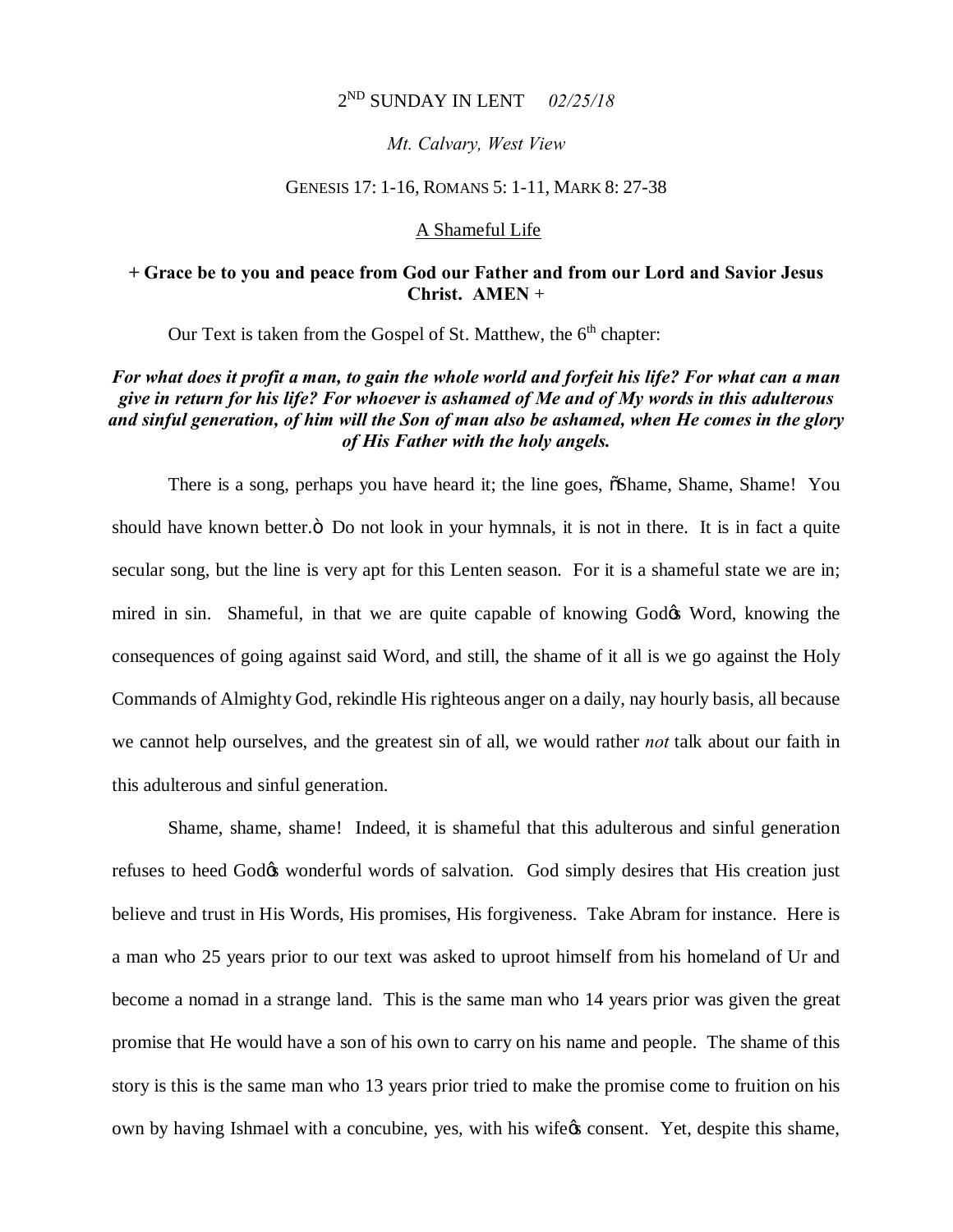God told him to be patient and his true son of his wife Sarai would be accomplished. So, for all this time, he was being faithful to the covenant, and now once again was simply asked, by no less than God Almighty, to walk blamelessly before Him, so that he could be blessed by God Almighty with a covenant between just the two of them, and above all, as a 99-year-old man, would have descendants that multiply into a great number. What a bargain! His reaction to all this? He falls down on his face in great shame because he knows he cannot fulfill his end of the bargain. He knows that he is a sinful human being in the presence of Almighty God, truly unworthy of any good gifts to come his way. Yet, still, in his unworthiness, worships the God speaking to him because he does have faith in the promise. He simply trusts in God to fulfill His promise however HE sees fit.

To signify that his sin is forgiven, and that the covenant is true and about to be fulfilled, God changes his name to Abraham 6 more letters, yes, but also a meaning change. Abram means,  $\tilde{\text{O}}$ High Fatherö; Abraham means,  $\tilde{\text{O}}$ Father of The Multitude. $\tilde{\text{o}}$  To top it off, (poor choice of words perhaps,) God institutes the rite of circumcision to identify the chosen people in this covenant, and for these males, 8 days old and beyond, to have a constant reminder of their God and their faith. As for his wife, Sarai. (Not to be confused with that Apple Help voice, Siri.) Sarai means  $\tilde{o}a$ princessö as in any oleoprincess, but now her name is Sarah, THE Princess, or sometimes loosely translated as  $\delta$ Head Princess, or Queen. $\ddot{o}$  What these name changes indicate is the promise is about to be fulfilled, and take note, behold, the fulfillment is very soon.

We also have Peter in our Gospel. You know this man has a name change as well. Surprisingly, it is the record of Matthew that has the changing of the name from Simon to Peter, because it was Peter<sub>'s</sub> confession that is the rock of all confessions, Jesus is the Son of God. The writer to the Romans 6 he has a name change too. Saul, the Hebrew man who wanted to eradicate Christianity, to Paul, the stalwart confessor of the faith. Changing names is not just for identity purposes, but to signify a change made by God, whether it be a promise made, a confession of

-2-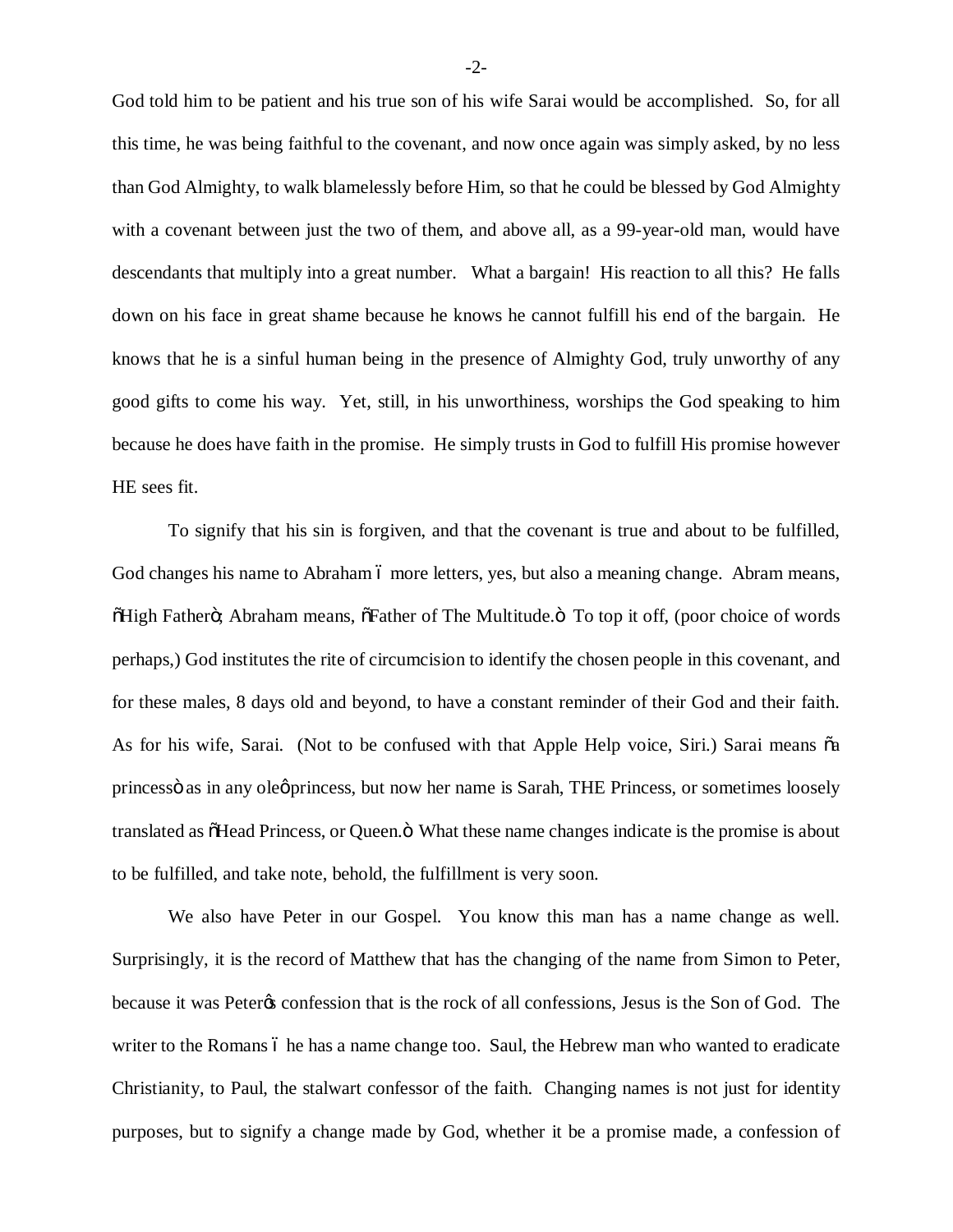faith made, or a service to preach the One and Only Salvation in Christ Jesus 6 all of which were made by God through His appointed vessels to bring about His Word to all. Indeed, as personal as a name is, being changed by the Word of God makes us see the Word of God in our world through our name.

It is similar to Baptism. That middle name of yours is historically your baptismal name. We kind of jump the gun a bit and place middle names on the birth certificate before the baptism, but no matter. It is the baptismal name, the name that signifies that you are a baptized and forgiven child of the new covenant, that you are washed clean from the sins of your past with the crimson flood of Christos blood from the cross. And with the name change, you remember that the fulfillment of the promise of eternal life is coming soon 6 Jesus is coming with His holy angels and the Glory of the Father!

Indeed, just when you thought the world had no idea that you were a saved child of God, they could have deciphered it from your middle name! Ah, but this adulterous and sinful generation no longer uses the middle name designation as an indicator of being saved by Jesus Christ and His blood. Truly, I know of many parents that have granted middle names to their children yet refuse to baptize them. After all, they can make that decision later. I guess they can also make a decision later to change their name. After all, who are we to impose their name upon them? If we cannot give them salvation and faith in Christ Jesus, who suffered many and various things, and died on the cross so that they may have life eternal because they may not want to be a saved Child of God, how can we possibly give them a name they may not want?

Indeed, to be ashamed to save even these little ones from original sin just so that they may gain some pseudo-comfort in this world, these parents forfeit their whole life being ashamed to follow God in faith and trust. We have seen this before as well. Peter saw the world, and not the Word of God when Jesus revealed that He would suffer many things, be rejected by Chief priests and elders and scribes and be killed but on the third day, rise again. Plain Words He spoke, but

-3-